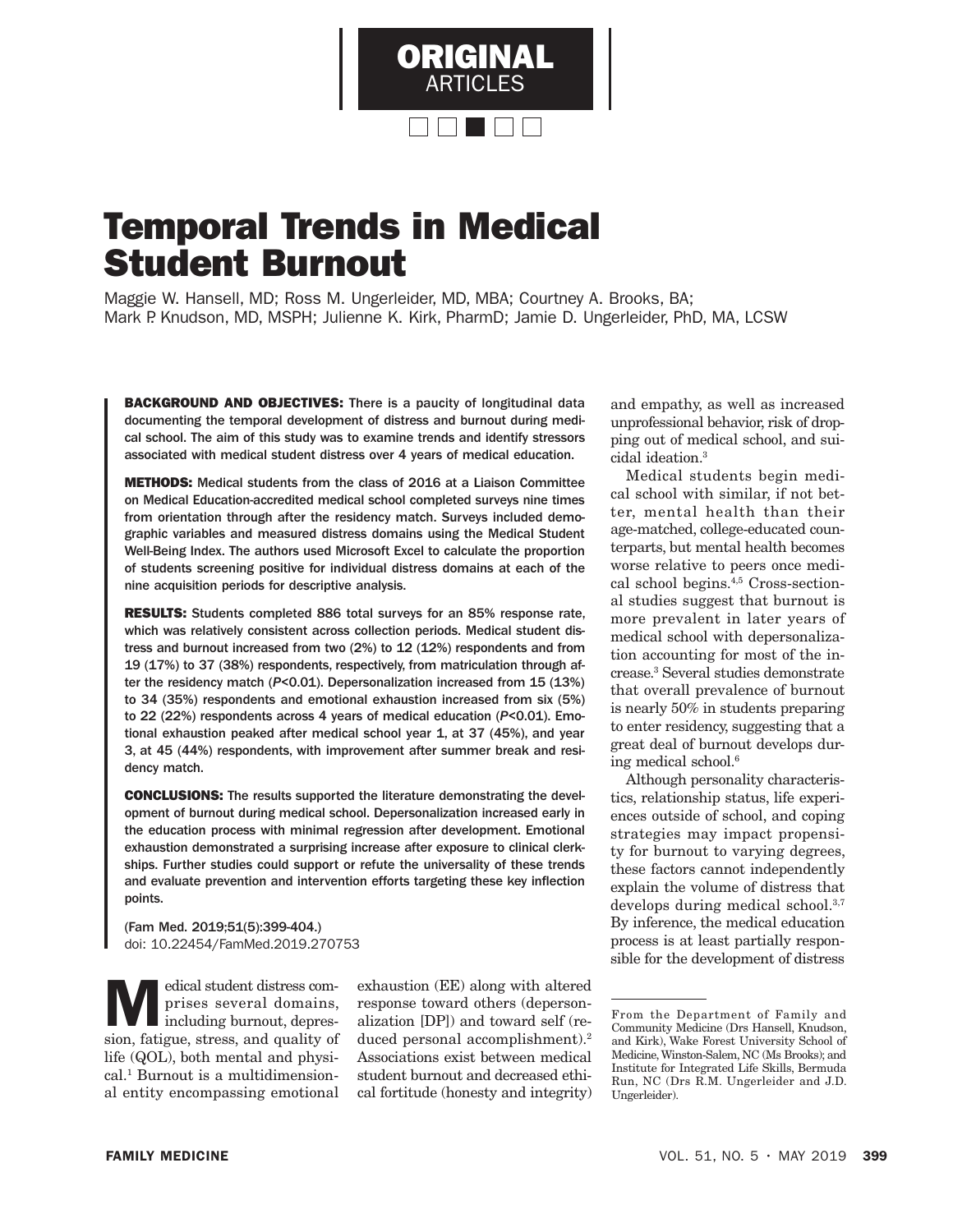domains in medical students. There is a paucity of longitudinal data demonstrating the trend in development of distress and burnout during medical school. This study aimed to investigate the temporal progression in medical student distress and its domains, including burnout, over the 4 years of medical education to inform future educational prevention and intervention efforts.

<u>ORIGINAL ARTICLES I</u>

#### **Methods**

#### *Participants*

Starting in the fall of 2012, we asked all matriculating medical students (120 students) at a Liaison Committee on Medical Education (LCME)-accredited medical school to participate by filling out a survey during orientation. We invited students from the class of 2016 to fll out paper surveys at eight subsequent group gatherings throughout medical school. Table 1 lists and describes data acquisition periods. Participation was voluntary, without incentive or disincentive, and responses were confdential without student identifers. The internal Institutional Review Board approved the study prior to initiation. The participants had a traditional curriculum and a wellness center with access to counseling that had been established 2 years prior to matriculation, but no well-defned wellness curriculum or training for faculty on wellness.

#### *Study Measures*

Surveys included the seven-item, validated Medical Student Well-Being Index  $(MSWBI)^1$  along with six demographic questions (age, gender, ethnicity, pathway to medical school—defined as traditional [directly from college] or nontraditional [college and medical school separated by time], work or research experience prior to medical school, and major life events within 6 months [marriage, divorce, birth of a child, death of a signfcant friend or family

member, or major illness or injury]). Figure 1 displays the survey.

## *MSWBI*

The  $MSWBI<sup>1</sup>$  is an instrument previously demonstrated to have reliability and strong content-related validity with high sensitivity and specificity for identifying severe distress in medical students. It measures five domains of distress (burnout, depression, fatigue, stress, QOL) with seven questions derived from several previously validated instruments.1,8 Table 2 denotes the distress domains, subdomains, and corresponding MSWBI<sup>1</sup> questions in the column headers. The MSW-BI<sup>1</sup> was provided by the Mayo Clinic with a written agreement for its use.

#### *Severe Distress and Domains*

The MSWBI<sup>1</sup> identifies students at risk of severe distress as measured by three clinically relevant outcomes: low mental QOL as measured by SF-8, suicidal ideation, and serious thoughts of dropping out of medical school. A threshold score of greater than or equal to four has comparable sensitivity and specifcity to other validated screening instruments for identifying severe distress.<sup>8</sup>

#### *Burnout*

Previous studies have demonstrated the reliability of using single-item measures of emotional exhaustion and depersonalization, items which independently stratify the risk of burnout, for predicting key outcomes (ie, suicidality, decreased professionalism, and self-reported medical errors) in medical students.9 Questions one and two of the MSWBI<sup>1</sup> independently correspond to emotional exhaustion and depersonalization, respectively.1 As such, we defne students screening positive for burnout as having a positive response to at least one of question one or two.

#### *Statistical Analysis*

We have presented categorical variables by counts and percentages. We calculated proportions of respondents answering yes to each individual MSWBI<sup>1</sup> question for each data acquisition period and compared for trend. We calculated the proportion screening positive for distress as the proportion of respondents answering yes to greater than or equal to four questions at a given data acquisition period. We calculated the proportion screening positive for burnout as proportion of respondents answering yes to either question one, two, or both for each acquisition period. We compared proportions for acquisition periods one (at orientation) and nine (after residency match) using standard *Z* scores and assuming normal distribution. We determined *P* values using a standard normal distribution table for conversion. We performed data analysis in Microsoft Excel.

#### Results

Students completed 886 surveys. The average class size was 120 students per acquisition period (1,047 in total). The average response rate was 85%. Initial class of 2016 comprised 67 (56%) male students, compared to 53.6% of matriculating medical students nationally,10 76 (63%) Caucasian students compared to 51% nationally (in  $2013$ ),<sup>11</sup> and age ranged from 20-32 years. At orientation, 63 (53%) respondents were male students, 97 (86%) respondents were 25 years old or less, 56 (47%) respondents had entered medical school directly from undergraduate studies (traditional), and 13 (11%) respondents had experienced major life events in the previous 6 months (either positive or negative events). The initial survey excluded ethnicity, but subsequent surveys included it. The class size was 114 students at graduation. Table 1 shows exact response rates per acquisition period along with proportion of male respondents to illustrate consistency of respondents at each acquisition. Demographics remained fairly constant through acquisition periods, except for periods three, six, and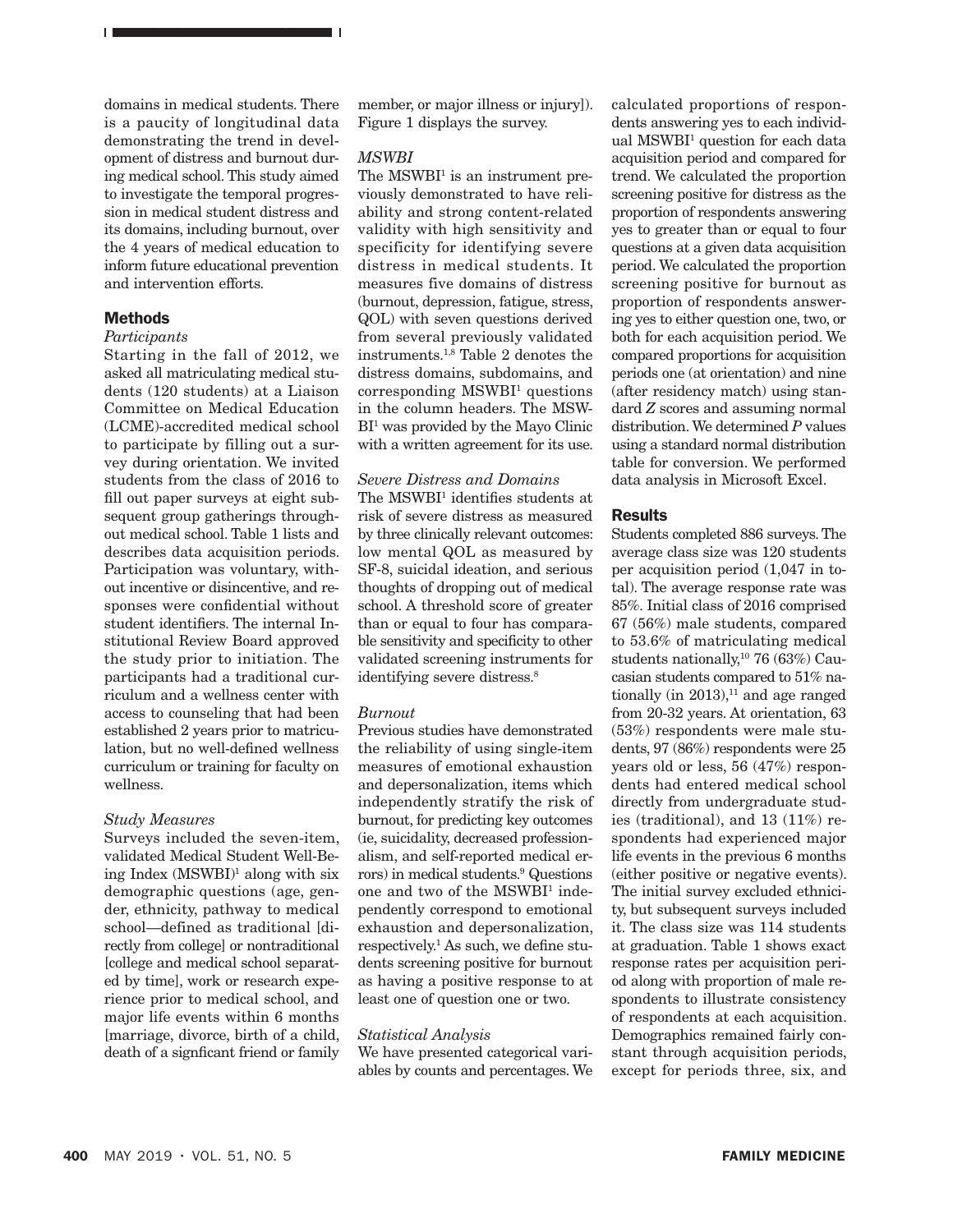#### Figure 1: Study Survey

1. Do you feel burned out from medical school?\* a. Yes No 2. Do you worry medical school is hardening you emotionally?\* a. Yes No During the past month, have you often been bothered by feeling down, depressed, or hopeless? a. Yes No 4. In the past month, have you fallen asleep while stopped in traffic or driving? a. Yes No 5. During the past month, have you felt that all the things you had to do were piling up so high that you could not overcome them? a. Yes No 6. During the past month, have you been bothered by emotional problems (such as feeling anxious, depressed or irritable)? a. Yes No 7. During the past month, has your physical health interfered with your ability to do your daily work at home and/or away from home? a. Yes No 1) Age – Circle one a. ≤25 b. 26-29 c. 30-33 d. ≥34 2) Gender – circle one a. Male b. Female 3) Race/Ethnicity a. Caucasian b. African American c. Hispanic d. Native American e. Asian f. Other 4) How many years were between your undergraduate degree and entering medical school? Circle one a. 0 (came straight from undergraduate to medical school) b. 1 c. 2 d. >2 5) Have you had any other degrees, professions/jobs, or research experience before coming to medical school? You may circle more than one a. Advanced degree after undergraduate school/college b. Profession/jobs c. Research d. Other e. None 6) Have you had any of these life experiences in the past 6 months? You may circle more than one a. Birth of a child b. Marriage c. Divorce d. Death of a significant friend/family member e. Major illness/injury *\* Questions 1 and 2 differed in the initial survey administered at orientation by reading: 1. Do you feel burned out coming into medical school? 2. Do you worry medical school will harden you emotionally? OR Do you feel hardened coming into medical school?*

seven, which had response rates less than 85% and lower percentages of male students than the actual class. The sample size did not allow for meaningful comparison of distress domains amongst the demographic variables.

Table 2 shows prevalence for all seven distress subdomains, distress and burnout at each acquisition

period. Depression and mental and physical QOL fuctuate at different acquisition periods, but prevalence from start to fnish of medical school does not change signifcantly. Mental

<u>ORIGINAL ARTICLES I</u>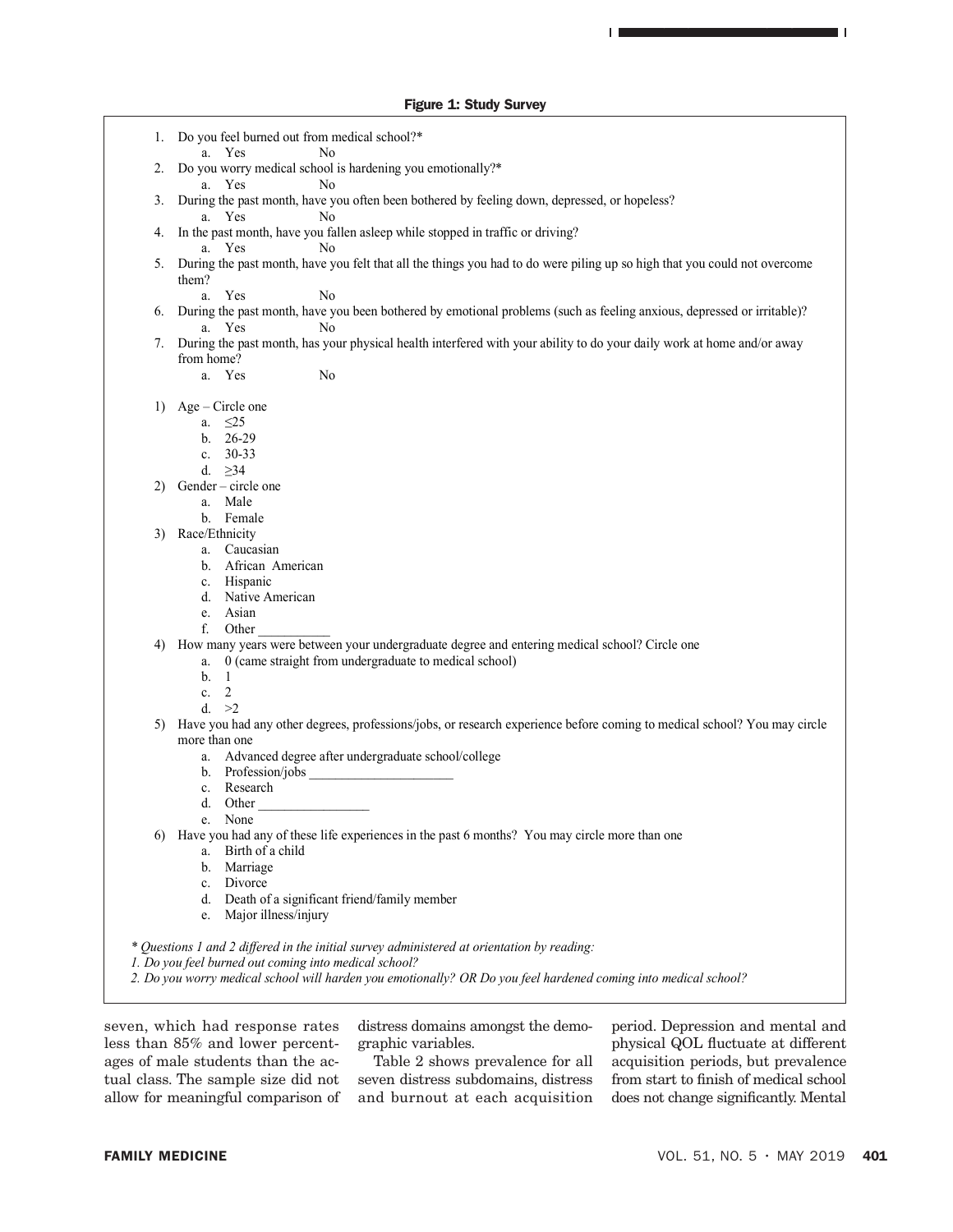| <b>Acquisition</b><br><b>Period</b> | <b>School</b><br>Year | <b>Date</b> | <b>Correlating Event</b>                   | No. (%) Total<br><b>Responses</b> | No. (%) Male<br><b>Responses</b> |
|-------------------------------------|-----------------------|-------------|--------------------------------------------|-----------------------------------|----------------------------------|
|                                     | MS1                   | Aug 2012    | Orientation                                | 113 (94)                          | 63(53)                           |
| $\mathbf{2}$                        | MS1                   | Nov 2012    | After initiating basic science classes     | 108(91)                           | 57(48)                           |
| 3                                   | MS1                   | Apr 2013    | End of year 1                              | 82 (69)                           | 44 (37)                          |
| 4                                   | MS2                   | Aug 2013    | After summer break                         | 111 (94)                          | 60(51)                           |
| 5                                   | MS2                   | Nov 2013    | After initiating systems-based classes     | 101(86)                           | 54(46)                           |
| 6                                   | MS2                   | Apr 2014    | After completing USMLE Step 1              | 94 (82)                           | 49(43)                           |
| 7                                   | MS3                   | Oct. 2014   | After initiating clinical clerkships       | 76 (67)                           | 41(36)                           |
| 8                                   | MS3                   | Apr 2015    | After standard year of clinical clerkships | 103(90)                           | 56(49)                           |
| 9                                   | MS4                   | Apr 2016    | After residency match                      | 98 (88)                           | 56(50)                           |

This table illustrates the specifc periods of time that the research survey was administered to students, and response rates.

| <b>Acquisition</b><br><b>Period</b>                               | No. (%)                | No. (%)                | No. (%)           | No. (%)        | No. (%)       | No. (%)                | No. (%)                  | No. (%)         | No. (%)             |  |  |
|-------------------------------------------------------------------|------------------------|------------------------|-------------------|----------------|---------------|------------------------|--------------------------|-----------------|---------------------|--|--|
|                                                                   | <b>Burnout</b><br>- EE | <b>Burnout</b><br>- DP | <b>Depression</b> | <b>Fatigue</b> | <b>Stress</b> | QOL -<br><b>Mental</b> | QOL -<br><b>Physical</b> | <b>Distress</b> | <b>Burnout</b>      |  |  |
| <b>Question:</b>                                                  | #1                     | #2                     | #3                | #4             | #5            | #6                     | #7                       | $\geq$ 4 Yes    | Yes to<br># 1 or #2 |  |  |
| 1                                                                 | 6(5)                   | 15(13)                 | 11(10)            | 2(2)           | 11(10)        | 42(37)                 | 3(3)                     | 2(2)            | 19(17)              |  |  |
| $\overline{2}$                                                    | 17(16)                 | 12(11)                 | 27(25)            | 3(3)           | 27(25)        | 47(44)                 | 6(6)                     | 6(6)            | 27(25)              |  |  |
| 3                                                                 | 37(45)                 | 24(29)                 | 29(35)            | 3(4)           | 39(48)        | 49(60)                 | 21(26)                   | 24 (29)         | 47 (57)             |  |  |
| $\overline{4}$                                                    | 21(19)                 | 30(27)                 | 28(25)            | 4(4)           | 35(32)        | 53 (48)                | 16(14)                   | 15(14)          | 42(38)              |  |  |
| 5                                                                 | 28 (28)                | 25(25)                 | 24 (24)           | 5(5)           | 27(27)        | 36(36)                 | 17(17)                   | 16(16)          | 43(43)              |  |  |
| 6                                                                 | 21(22)                 | 26(28)                 | 40(43)            | 1(1)           | 43(46)        | 66 (70)                | 6(6)                     | 19(20)          | 33(35)              |  |  |
| 7                                                                 | 19(25)                 | 28 (37)                | 26(34)            | 2(3)           | 21(28)        | 36(47)                 | 9(12)                    | 15(20)          | 32(42)              |  |  |
| 8                                                                 | 45(44)                 | 43(42)                 | 41(40)            | 6(6)           | 41(40)        | 57(55)                 | 13(13)                   | 33 (32)         | 61(59)              |  |  |
| 9                                                                 | 22(22)                 | 34(35)                 | 18(18)            | 4(4)           | 25(26)        | 36(37)                 | 4(4)                     | 12(12)          | 37(38)              |  |  |
| <b>Comparison of Acquisition Period 1 to Acquisition Period 9</b> |                        |                        |                   |                |               |                        |                          |                 |                     |  |  |
| Z score                                                           | $-3.66$                | $-3.67$                | $-1.82$           | $-1.01$        | $-3.04$       | 0.07                   | $-0.58$                  | $-3.05$         | $-3.44$             |  |  |
| $P$ value                                                         | < 0.01                 | < 0.01                 | 0.07              | 0.31           | < 0.01        | 0.90                   | 0.60                     | < 0.01          | < 0.01              |  |  |

Table 2: Prevalence of Domains of Distress, Distress and Burnout by Acquisition Period

This table denotes the prevalence of distress domains endorsed by students at each data acquisition period.

QOL is the worst at acquisition period 6, just after completion of USMLE Step 1, with 66 (70%) respondents indicating poor mental QOL. Depression also peaks at this acquisition period at 40 (43%) respondents. The overall prevalence of emotional exhaustion, depersonalization, stress, distress, and burnout signifcantly increase (*P*<0.01) from orientation through graduation. Distress and burnout both peak at 33 (32%) respondents and 61 (59%) respondents, respectively, at the end of the year of standard clinical clerkships.

<u>ORIGINAL ARTICLES I</u>

Figure 2 presents prevalence of emotional exhaustion, depersonalization, and burnout over 4 years. Emotional exhaustion peaks after the frst and third years of medical school. Depersonalization increases throughout medical school with key infection points at the end of year 1 and the end of the year of clinical clerkships.

## **Discussion**

# *Implications of Findings*

Medical students at the institution studied have similar demographic composition to other US medical schools and enter medical school with low prevalance of distress: two (2%) respondents, by measure of a reliable screening tool. Depression and mental QOL fluctuate with stressful events in medical education, primarily, USMLE Step 1 (an intensive performance evaluation). Depression, mental QOL, and physical QOL all return to a previous baseline after a break or change in the stressors as evidenced by proportions experiencing these domains after summer break or after residency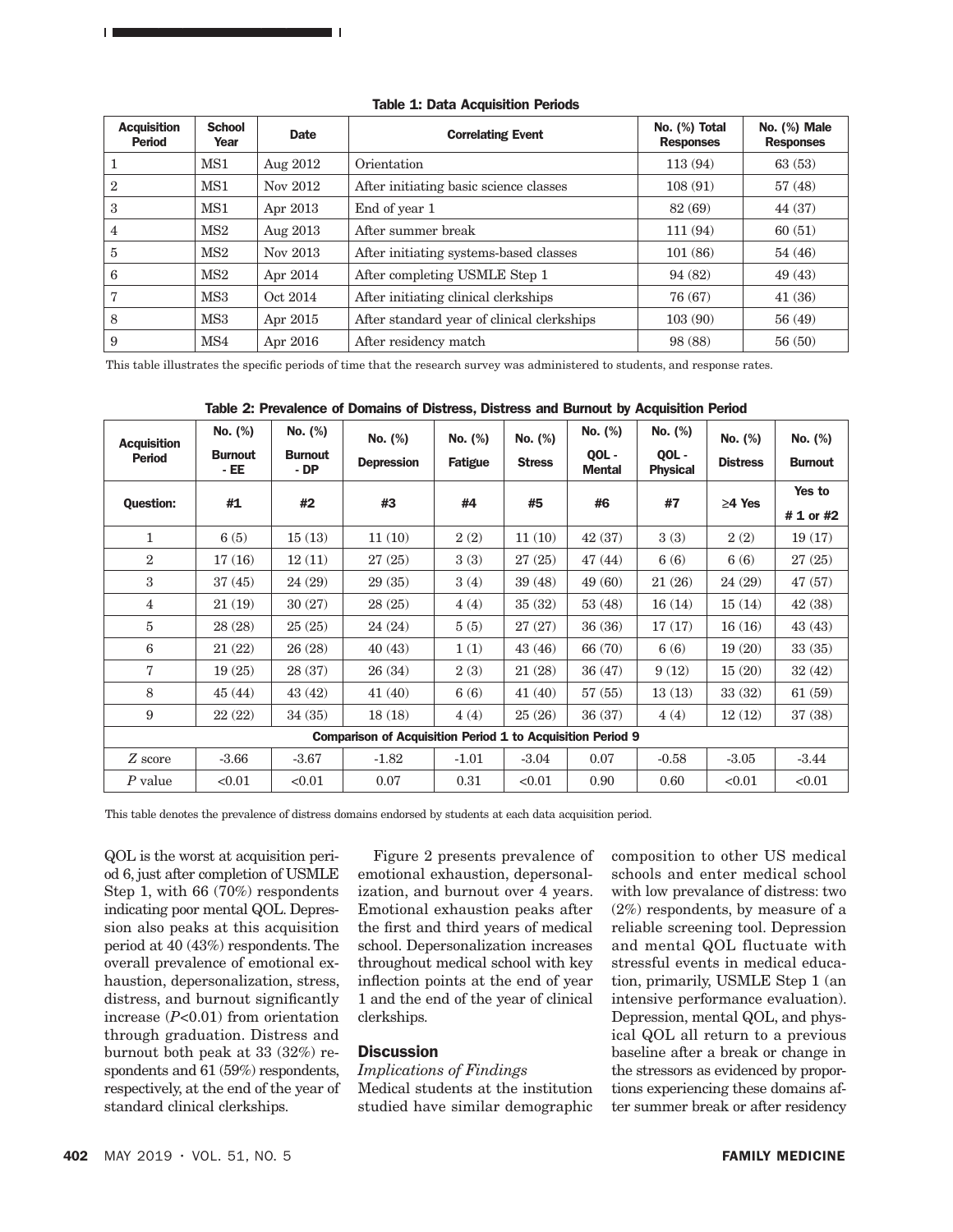

Figure 2: Prevalence of Burnout, Depersonalization, and Emotional Exhaustion Over Time

match. These trends suggest that medical student depression and low mental QOL are due, at least in part, to external mediators. This suggests that prevention and remediation are theoretically possible.

The data echoes prior studies demonstrating that students enter medical school with relatively low rates of burnout (17%) and that burnout, including depersonalization and emotional exhaustion, develops during medical school.3,4 The major infection points in distress and burnout occur at the end of year 1 and the end of the year of clinical clerkships. Large fuctuations in burnout appear to correlate with fuctuations in emotional exhaustion, while the overall trend appears to follow that of depersonalization as shown in Figure 2.

Depersonalization develops early in the educational process when students are focused on intensive study for preclinical coursework with multiple performance evaluations. Of note, the institution studied had a 5-point grading scale and a fairly traditional model of basic science

and systems-based didactics with interspersed group sessions focused on clinical correlation, physical exam, and the doctor-patient relationship. Previous studies have postulated that preclinical coursework contributes to depersonalization and burnout.12 There is also an infection point in depersonalization after completion of the year of clinical clerkships. Once depersonalization develops, it does not regress substantially, as evidenced by consistency prior to and after summer break, which appears to be a rejuvenating time for other distress domains. The permanency of depersonalization is alarming given the high association with decreased professionalism and prior evidence demonstrating that depersonalization created in medical school carries into residency.6,13 Prior studies have focused on preclinical interventions, including elimination of hierarchical grading schemes and introduction of self-care curriculum early in education.3,12 Our study supports the importance of early intervention to prevent the initial development of

depersonalization, with continued intervention in the clinical clerkship year.

<u>ORIGINAL ARTICLES I</u>

The fnding in this study not emphasized in existing literature is the upward infection of emotional exhaustion, and thus the peak of burnout that occurs at the end of the clinical clerkship year. Those of us who presume that clinical medicine is the regenerative part of the education process may need to recognize that our efforts to reform education should include a rethinking of the process of clinical education. The clinical block system of 30-40 years ago may be suboptimal for the learners of today. It is alarming that the initial exposure of medical students to their career of choice results in such distress. It is unclear if this is a new trend or simply new data representing an old trend. We encourage other institutions to apply the same methodology to determine the universality of this trend. An interesting future study would be contrasting the temporal trends in distress at multiple institutions. Maybe we can